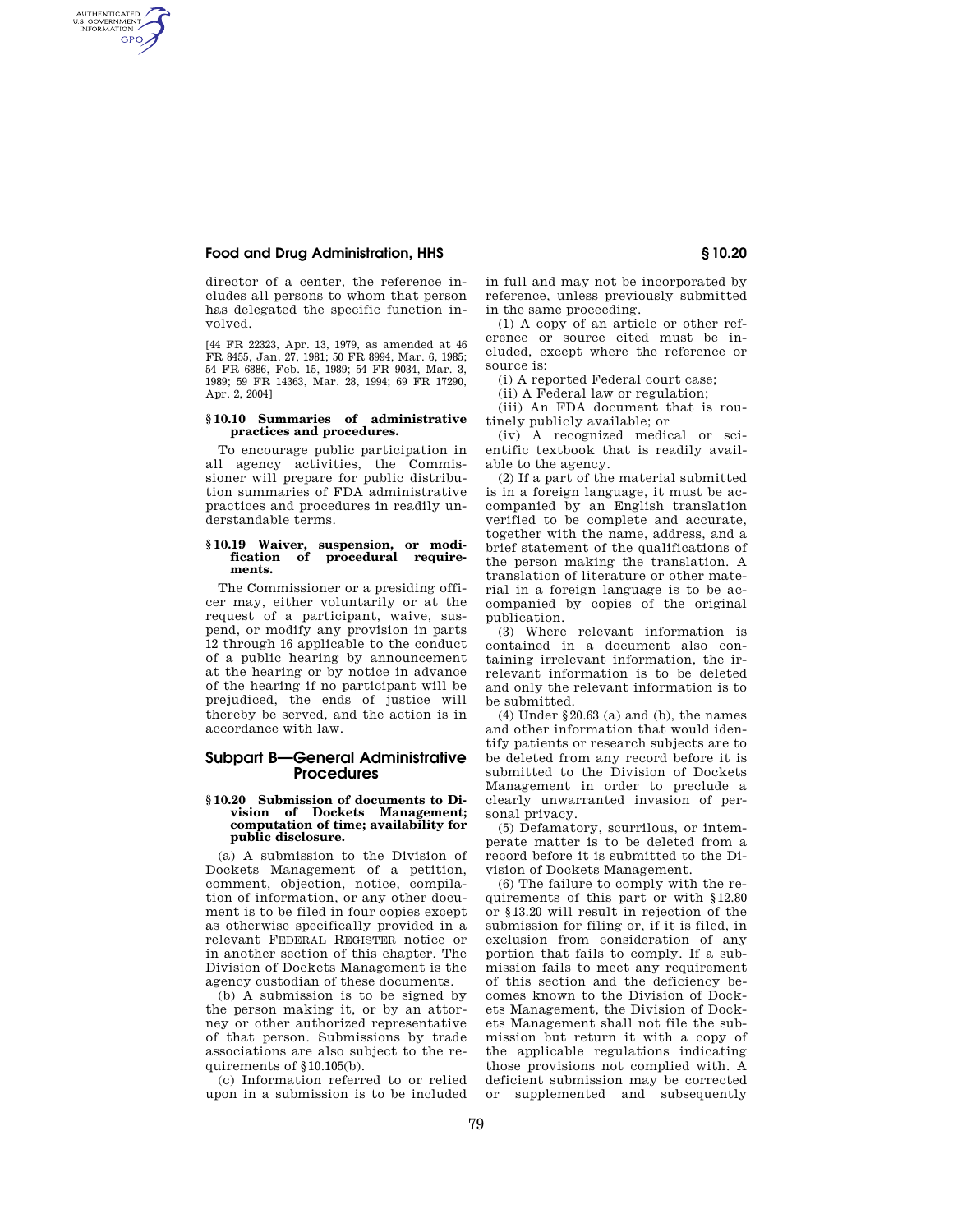filed. The office of the Division of Dockets Management does not make decisions regarding the confidentiality of submitted documents.

(d) The filing of a submission means only that the Division of Dockets Management has identified no technical deficiencies in the submission. The filing of a petition does not mean or imply that it meets all applicable requirements or that it contains reasonable grounds for the action requested or that the action requested is in accordance with law.

(e) All submissions to the Division of Dockets Management will be considered as submitted on the date they are postmarked or, if delivered in person during regular business hours, on the date they are delivered, unless a provision in this part, an applicable FED-ERAL REGISTER notice, or an order issued by an administrative law judge specifically states that the documents must be received by a specified date, e.g., §10.33(g) relating to a petition for reconsideration, in which case they will be considered submitted on the date received.

(f) All submissions are to be mailed or delivered in person to the Division of Dockets Management, Food and Drug Administration, 5630 Fishers Lane, rm. 1061, Rockville, MD 20852.

(g) FDA ordinarily will not acknowledge or give receipt for documents, except:

(1) Documents delivered in person or by certified or registered mail with a return receipt requested; and

(2) Petitions for which acknowledgment of receipt of filing is provided by regulation or by customary practice, e.g., §10.30(c) relating to a citizen petition.

(h) Saturdays, Sundays, and Federal legal holidays are included in computing the time allowed for the submission of documents, except that when the time for submission expires on a Saturday, Sunday, or Federal legal holiday, the period will be extended to include the next business day.

(i) All submissions to the Division of Dockets Management are representations that, to the best of the knowledge, information, and belief of the person making the submission, the statements made in the submission are

**§ 10.20 21 CFR Ch. I (4–1–10 Edition)** 

true and accurate. All submissions are subject to the False Reports to the Government Act (18 U.S.C. 1001) under which a willfully false statement is a criminal offense.

(j) The availability for public examination and copying of submissions to the Division of Dockets Management is governed by the following rules:

(1) Except to the extent provided in paragraphs  $(j)(2)$  and  $(3)$  of this section, the following submissions, including all supporting material, will be on public display and will be available for public examination between 9 a.m. and 4 p.m., Monday through Friday. Requests for copies of submissions will be filed and handled in accordance with subpart C of part 20:

(i) Petitions.

(ii) Comments on petitions, on documents published in the FEDERAL REG-ISTER, and on similar public documents.

(iii) Objections and requests for hearings filed under part 12.

(iv) Material submitted at a hearing under §12.32(a)(2) and parts 12, 13, and 15.

(v) Material placed on public display under the regulations in this chapter, e.g., agency guidance documents developed under §10.115.

(2)(i) Material prohibited from public disclosure under §20.63 (clearly unwarranted invasion of personal privacy) and, except as provided in paragraph (j)(3) of this section, material submitted with objections and requests for hearing filed under part 12, or at a hearing under part 12 or part 13, or an alternative form of public hearing before a public advisory committee or a hearing under  $$12.32(a)$  (2) or (3), of the following types will not be on public display, will not be available for public examination, and will not be available for copying or any other form of verbatim transcription unless it is otherwise available for public disclosure under part 20:

(*a*) Safety and effectiveness information, which includes all studies and tests of an ingredient or product on animals and humans and all studies and tests on the ingredient or product for identity, stability, purity, potency, bioavailability, performance, and usefulness.